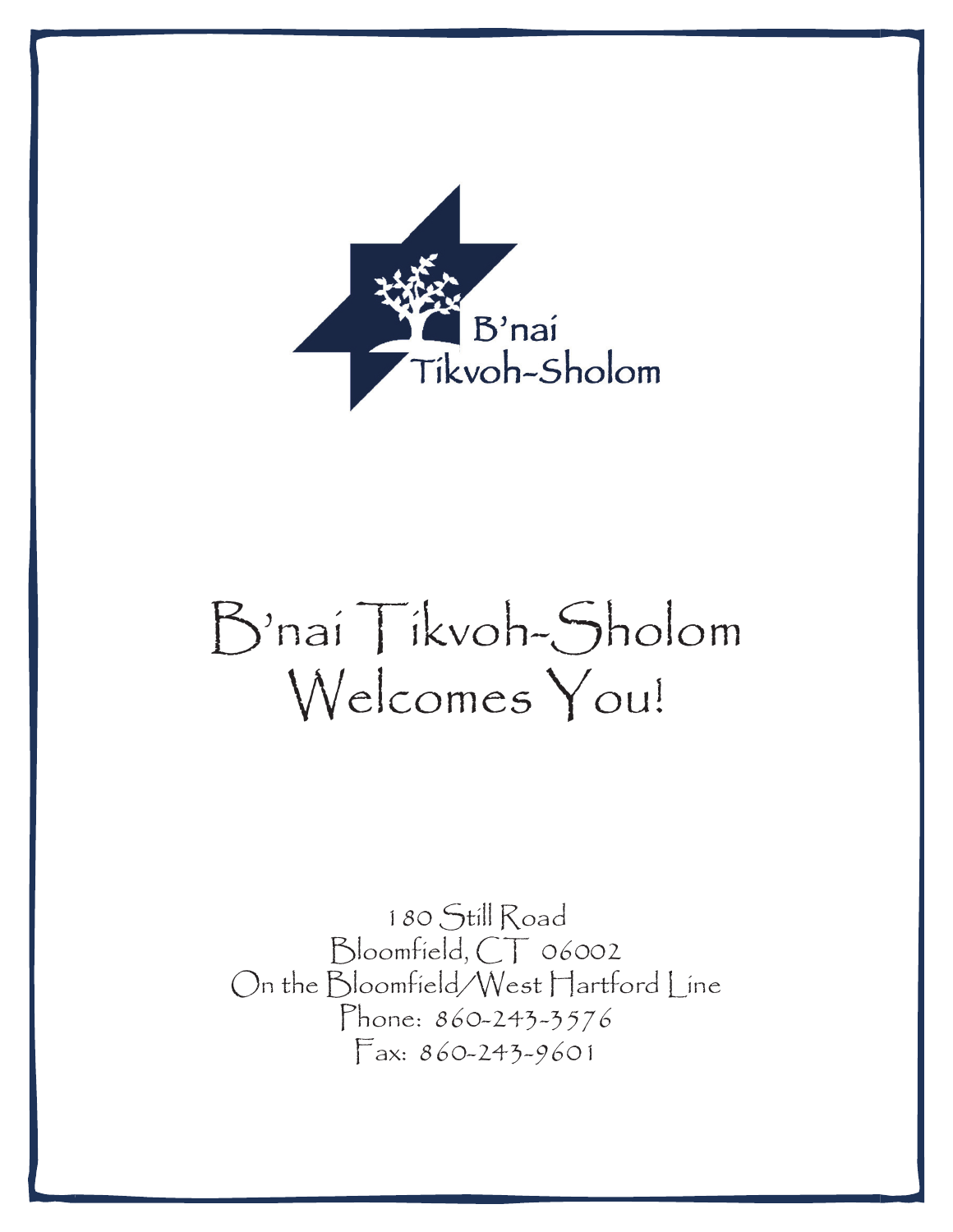

# **B'nai Tikvoh-Sholom New Membership Application**

180 STILL ROAD, BLOOMFIELD, CT 06002

PHONE: 860-243-3576 • FAX: 860-243-9601 • EMAIL: www.btsonline.org

# Welcome to B'nai Tikvoh-Sholom – We are so glad you are joining us!

# TELL US ABOUT YOU & YOUR FAMILY

#### Adults in Your Household:

| $\Box$ Single $\Box$ Married $\Box$ Divorced                     |                                  |                                       | $\Box$ Single $\Box$ Married $\Box$ Divorced |        |  |  |
|------------------------------------------------------------------|----------------------------------|---------------------------------------|----------------------------------------------|--------|--|--|
| $\Box$ Widower/Widow $\Box$ Remarried                            |                                  | $\Box$ Widower/Widow $\Box$ Remarried |                                              |        |  |  |
|                                                                  |                                  |                                       |                                              |        |  |  |
|                                                                  |                                  |                                       |                                              |        |  |  |
|                                                                  |                                  |                                       |                                              |        |  |  |
|                                                                  |                                  |                                       |                                              |        |  |  |
|                                                                  |                                  |                                       |                                              |        |  |  |
|                                                                  |                                  |                                       |                                              |        |  |  |
| VOLUNTEER OPPORTUNITIES AT BTS -<br>WE WELCOME YOUR INVOLVEMENT! |                                  |                                       |                                              |        |  |  |
| $\square$ PTO                                                    | $\Box$ Ritual Committee          |                                       | □ Youth/School                               |        |  |  |
| $\Box$ High Holiday Ushering                                     | $\Box$ Lifelong Learning         |                                       | $\Box$ House/Handy(wo)man                    |        |  |  |
| Shiva - Chesed                                                   | $\Box$ Cemetery Committee        |                                       | □ So You Like to Cook!                       |        |  |  |
| □ Ways & Means Committee                                         | $\Box$ Membership Committee      |                                       | □ Softball Team                              |        |  |  |
| □ Social Action Committee<br>$\Box$ Sisterhood                   |                                  |                                       | $\Box$ Publicity Committee                   |        |  |  |
|                                                                  | $\Box$ Men's Club (in formation) |                                       |                                              |        |  |  |
| June 29, 2011                                                    |                                  |                                       |                                              | Page 2 |  |  |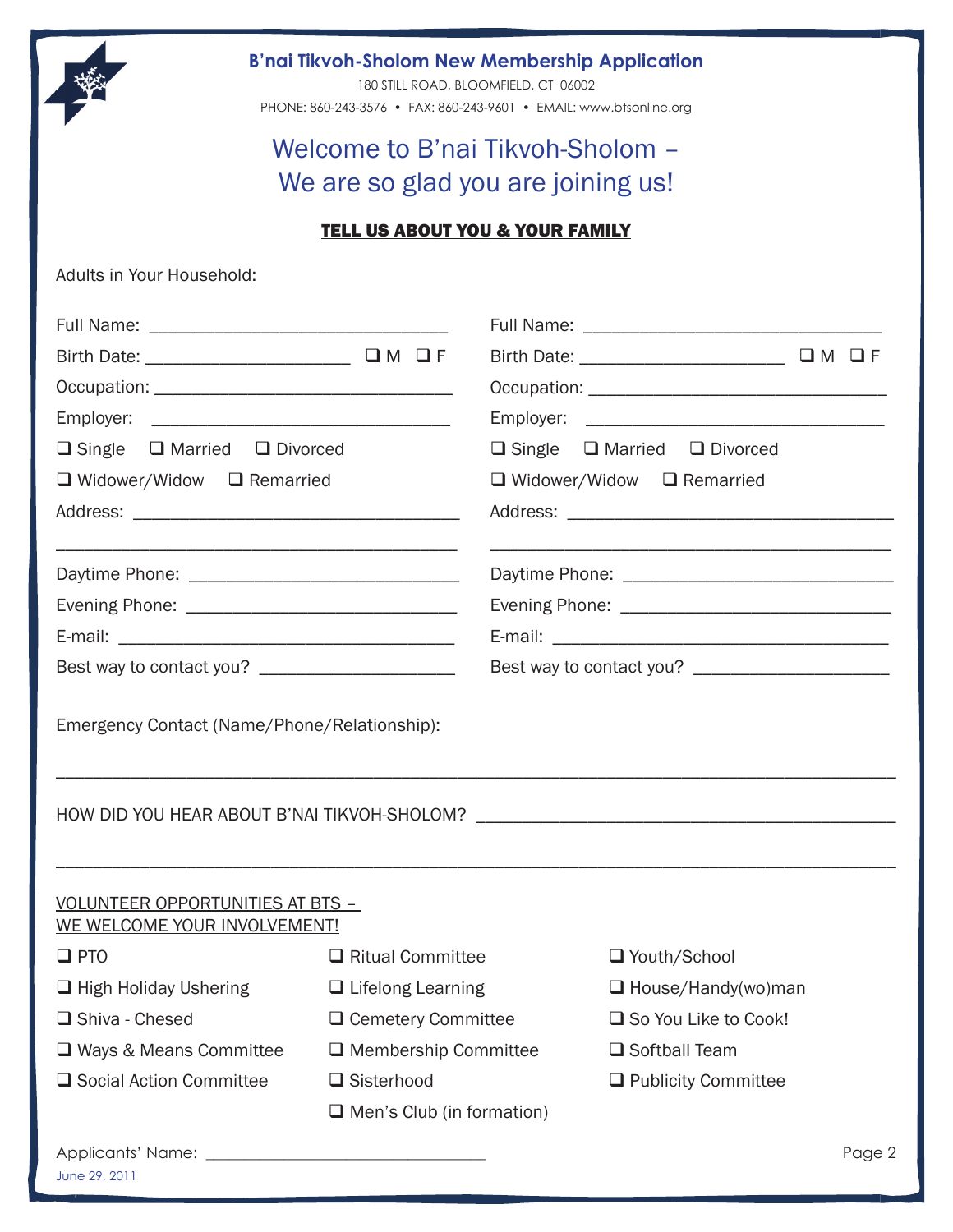# **B'nai Tikvoh-Sholom New Membership Application**

180 STILL ROAD, BLOOMFIELD, CT 06002

PHONE: 860-243-3576 • FAX: 860-243-9601 • EMAIL: www.btsonline.org

#### TELL US ABOUT YOUR CHILDREN

| $\Box$ Born Jewish? $\Box$ Converted to Judaism?                                                    |        |
|-----------------------------------------------------------------------------------------------------|--------|
| Had a Bar/Bat Mitzvah? ■ No ■ Yes If yes, Bar/Bat Mitzvah portion/year: ___________________________ |        |
|                                                                                                     |        |
| Birthdate: ______________________ Q M Q F Grade: __________                                         |        |
|                                                                                                     |        |
|                                                                                                     |        |
|                                                                                                     |        |
|                                                                                                     |        |
|                                                                                                     |        |
| $\Box$ Born Jewish? $\Box$ Converted to Judaism?                                                    |        |
| Had a Bar/Bat Mitzvah? ■ No ■ Yes If yes, Bar/Bat Mitzvah portion/year: ___________________________ |        |
|                                                                                                     |        |
| Birthdate: _______________________ Q M Q F Grade: ___________                                       |        |
|                                                                                                     |        |
|                                                                                                     |        |
|                                                                                                     |        |
|                                                                                                     |        |
|                                                                                                     |        |
| $\Box$ Born Jewish? $\Box$ Converted to Judaism?                                                    |        |
| Had a Bar/Bat Mitzvah? ■ No ■ Yes If yes, Bar/Bat Mitzvah portion/year: ___________________________ |        |
|                                                                                                     |        |
| June 29, 2011                                                                                       | Page 3 |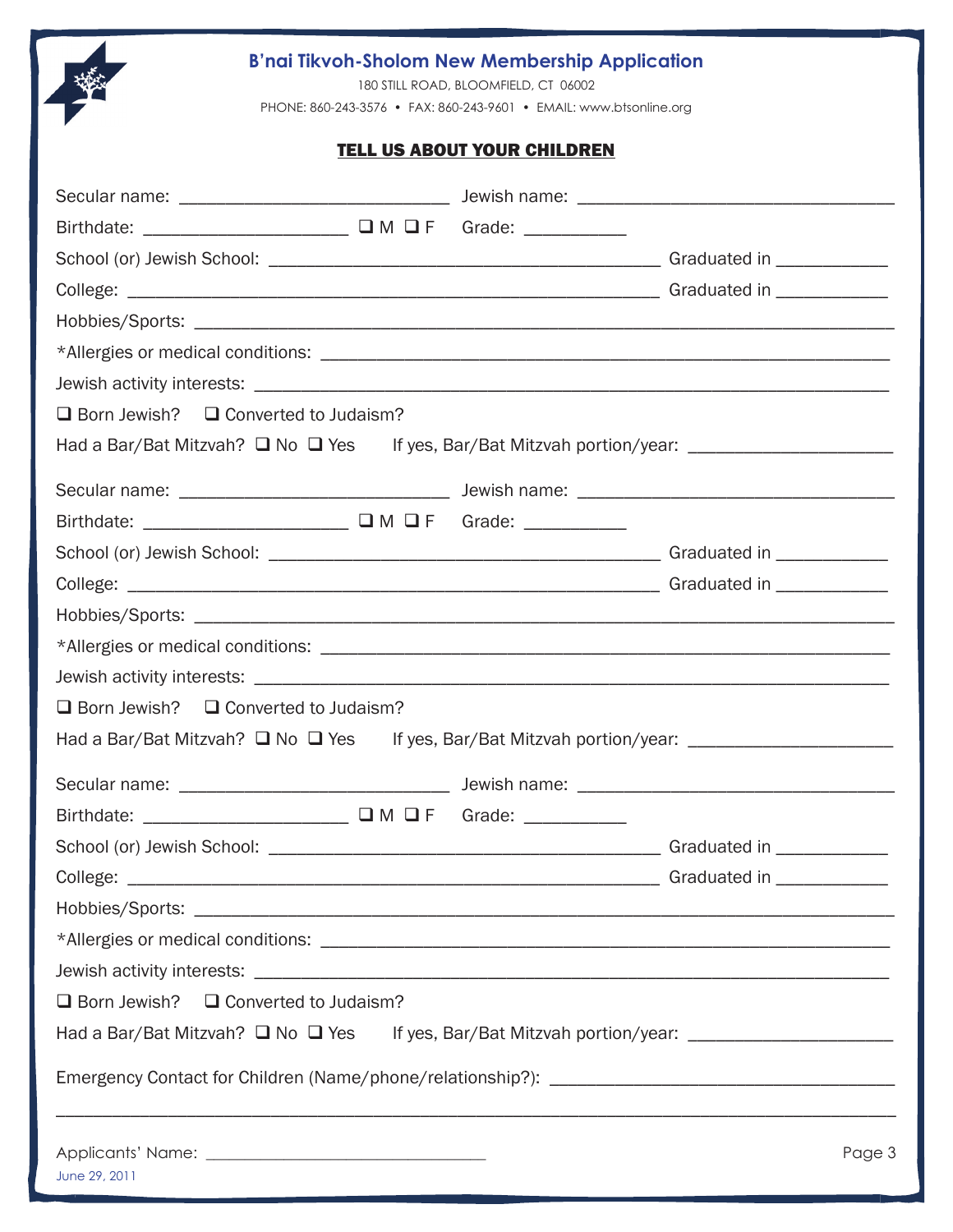

# **B'nai Tikvoh-Sholom New Membership Application**

180 STILL ROAD, BLOOMFIELD, CT 06002

PHONE: 860-243-3576 • FAX: 860-243-9601 • EMAIL: www.btsonline.org

#### RITUAL INFORMATION

| Was your mother Jewish? _________________________<br>Was either parent a $\square$ Cohen? $\square$ Levi? $\square$ Yisrael?<br>Previous synagogue member? $\Box$ Yes $\Box$ No |  |                                                                                                                                                                              | Was either parent a $\square$ Cohen? $\square$ Levi? $\square$ Yisrael?<br>Previous synagogue member? $\Box$ Yes $\Box$ No |  |                     |                                                                                                      |          |                                     |                      |                     |  |            |              |  |
|---------------------------------------------------------------------------------------------------------------------------------------------------------------------------------|--|------------------------------------------------------------------------------------------------------------------------------------------------------------------------------|----------------------------------------------------------------------------------------------------------------------------|--|---------------------|------------------------------------------------------------------------------------------------------|----------|-------------------------------------|----------------------|---------------------|--|------------|--------------|--|
|                                                                                                                                                                                 |  |                                                                                                                                                                              |                                                                                                                            |  |                     |                                                                                                      |          |                                     |                      |                     |  |            |              |  |
|                                                                                                                                                                                 |  |                                                                                                                                                                              |                                                                                                                            |  |                     |                                                                                                      |          |                                     |                      |                     |  |            |              |  |
|                                                                                                                                                                                 |  |                                                                                                                                                                              |                                                                                                                            |  |                     |                                                                                                      | Can you: | Lead services? $\Box$ Yes $\Box$ No |                      | Read: Torah?        |  | $\Box$ Yes | $\Box$ No    |  |
|                                                                                                                                                                                 |  |                                                                                                                                                                              |                                                                                                                            |  |                     |                                                                                                      |          | Haftarah?                           | $\Box$ Yes $\Box$ No | Megillot?           |  | $\Box$ Yes | $\Box$ No    |  |
|                                                                                                                                                                                 |  |                                                                                                                                                                              |                                                                                                                            |  |                     |                                                                                                      |          | Gabbai?                             | $\Box$ Yes $\Box$ No | Lead Minyan?        |  | $\Box$ Yes | $\square$ No |  |
|                                                                                                                                                                                 |  |                                                                                                                                                                              |                                                                                                                            |  |                     |                                                                                                      |          |                                     |                      | Give a d'var Torah? |  | $\Box$ Yes | $\square$ No |  |
|                                                                                                                                                                                 |  | course, more would be wonderful!) a month? If so, which night(s) would you prefer:<br>$\Box$ Su $\Box$ M $\Box$ T $\Box$ W $\Box$ Th We will contact you to further discuss. |                                                                                                                            |  |                     | Minyan: BTS has minyan Sunday-Thursday evenings. Could you commit to attend minyan once or twice (of |          |                                     |                      |                     |  |            |              |  |
| <b>Family Yahrzeits</b>                                                                                                                                                         |  |                                                                                                                                                                              |                                                                                                                            |  |                     |                                                                                                      |          |                                     |                      |                     |  |            |              |  |
| Name of Deceased                                                                                                                                                                |  | <b>Related to</b>                                                                                                                                                            | <b>Hebrew Name</b>                                                                                                         |  | <b>Secular Date</b> | <b>Hebrew Date</b>                                                                                   |          |                                     |                      |                     |  |            |              |  |
|                                                                                                                                                                                 |  |                                                                                                                                                                              |                                                                                                                            |  |                     |                                                                                                      |          |                                     |                      |                     |  |            |              |  |
|                                                                                                                                                                                 |  |                                                                                                                                                                              |                                                                                                                            |  |                     |                                                                                                      |          |                                     |                      |                     |  |            |              |  |
|                                                                                                                                                                                 |  |                                                                                                                                                                              |                                                                                                                            |  |                     |                                                                                                      |          |                                     |                      |                     |  |            |              |  |
| June 29, 2011                                                                                                                                                                   |  |                                                                                                                                                                              |                                                                                                                            |  |                     | Page 4                                                                                               |          |                                     |                      |                     |  |            |              |  |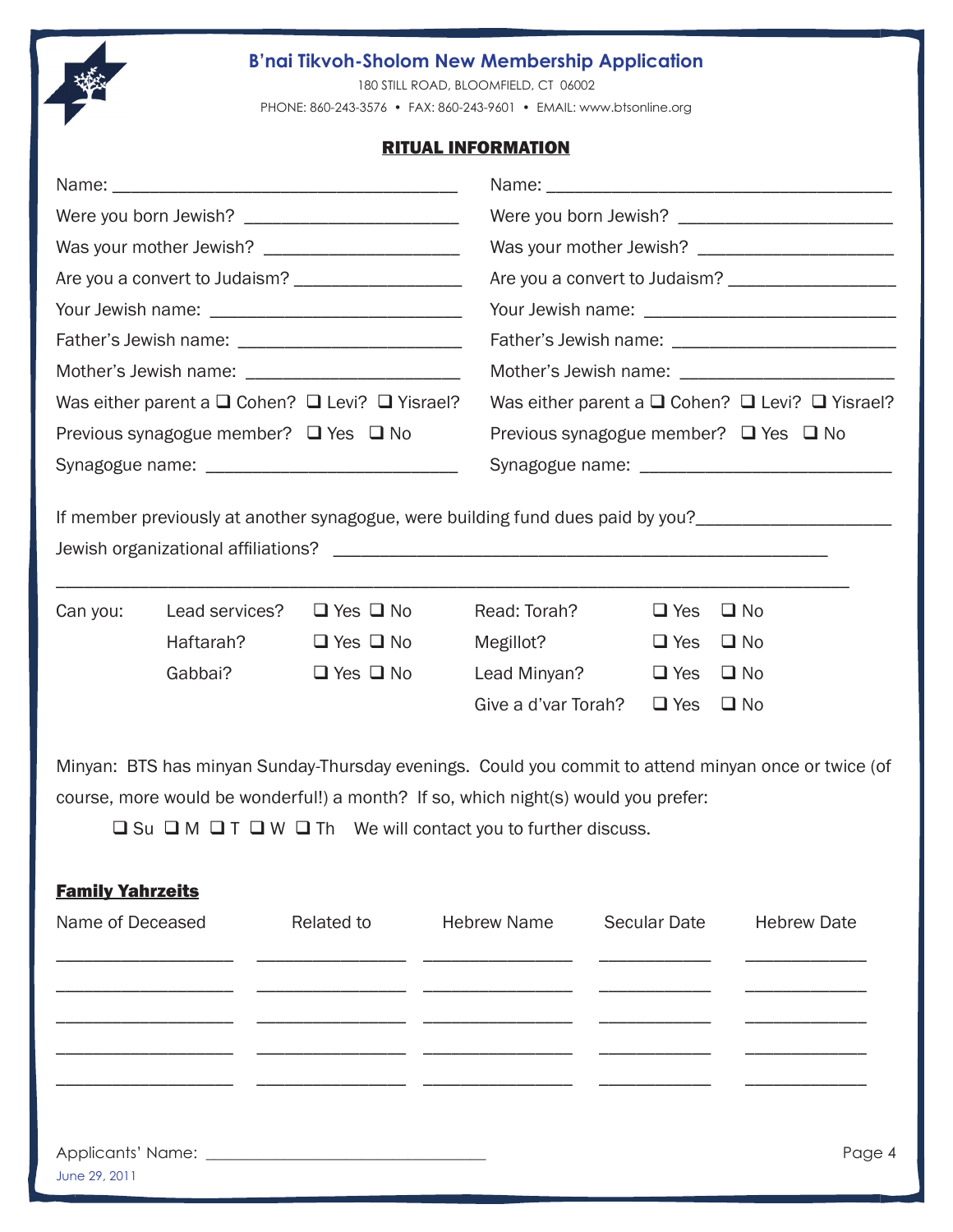| <b>B'nai Tikvoh-Sholom New Membership Application</b><br>180 STILL ROAD, BLOOMFIELD, CT 06002<br>PHONE: 860-243-3576 • FAX: 860-243-9601 • EMAIL: www.btsonline.org                                                                                                                                                                                                  |  |  |  |
|----------------------------------------------------------------------------------------------------------------------------------------------------------------------------------------------------------------------------------------------------------------------------------------------------------------------------------------------------------------------|--|--|--|
| Would you want to purchase a Memorial Plaque in our synagogue? $\Box$ Yes $\Box$ No<br>If not, would you like to speak with someone with regard to purchasing a plot in one of our cemeteries?<br>$\Box$ Yes $\Box$ No                                                                                                                                               |  |  |  |
| <b>IMPORTANT DATES IN YOUR FAMILY'S LIFE</b>                                                                                                                                                                                                                                                                                                                         |  |  |  |
|                                                                                                                                                                                                                                                                                                                                                                      |  |  |  |
|                                                                                                                                                                                                                                                                                                                                                                      |  |  |  |
| <b>JEWISH LIFELONG LEARNING INTERESTS</b><br>Which following subjects are of interest to you?<br>$\Box$ Prayer $\Box$ Jewish Arts $\Box$ Jewish Literature $\Box$ Learning to lead Services<br>$\Box$ Bible<br>$\Box$ Learning to Read Torah $\Box$ Hebrew language $\Box$ Yiddish Club $\Box$ Talmud<br>□ Jewish Life □ Adult Bar/Bat Mitzvah □ Other: ____________ |  |  |  |
| <b>TELL US MORE</b>                                                                                                                                                                                                                                                                                                                                                  |  |  |  |
| Would you be willing to volunteer your time to a synagogue project?                                                                                                                                                                                                                                                                                                  |  |  |  |
| $\Box$ Yes, for the right project $\Box$ evenings only                                                                                                                                                                                                                                                                                                               |  |  |  |
| $\Box$ daytime only $\Box$ at home only $\Box$ for Religious School                                                                                                                                                                                                                                                                                                  |  |  |  |
| <b>WHAT HAVE WE MISSED?</b>                                                                                                                                                                                                                                                                                                                                          |  |  |  |
| Please use this space to elaborate on the information you provided on the preceding pages, if you would                                                                                                                                                                                                                                                              |  |  |  |
| like. We are very happy to hear your ideas and suggestions!                                                                                                                                                                                                                                                                                                          |  |  |  |
|                                                                                                                                                                                                                                                                                                                                                                      |  |  |  |
|                                                                                                                                                                                                                                                                                                                                                                      |  |  |  |
|                                                                                                                                                                                                                                                                                                                                                                      |  |  |  |
| Page 5                                                                                                                                                                                                                                                                                                                                                               |  |  |  |
| June 29, 2011                                                                                                                                                                                                                                                                                                                                                        |  |  |  |